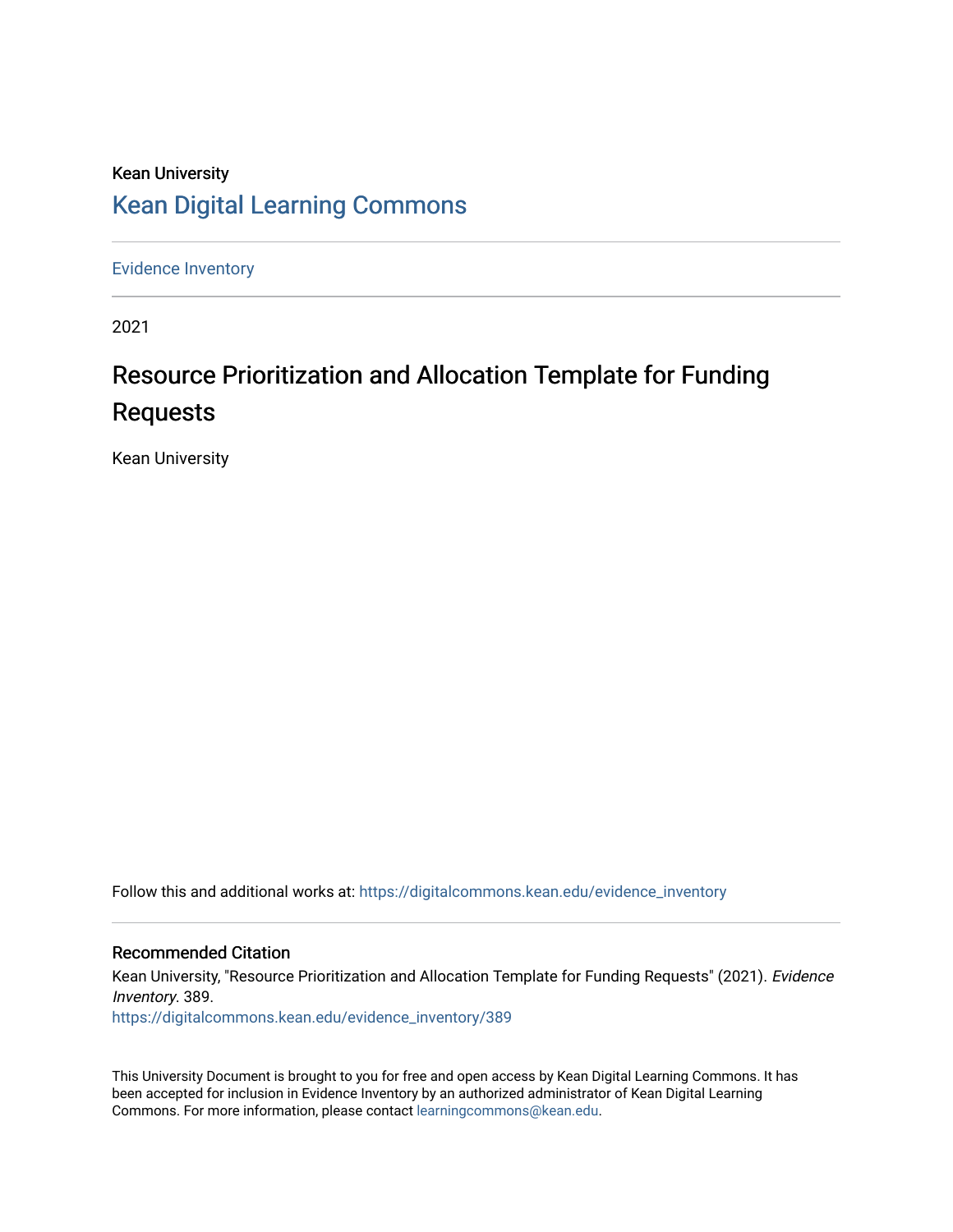### Resource Prioritization and Allocation Template for Funding Requests

#### **Abstract**

Purpose The resource prioritization and allocation process for each budget year is intended to support requests that further the Kean University's mission and strategic goals and objectives as outlined in the current Strategic Plan. Requests for such resources must be included in the academic program, administrative unit, or college's annual assessment report or program review and submitted to the respective division Vice President as part of Kean's assessment process. Requests that meet the criteria identified by the accompanying rubric and are subsequently recommended for funding will be included in the divisional assessment report as well as identified through submission of this template by the respective Vice President to the University Planning Council for further review. The University Planning Council balances the recommendations against the availability of resources and overall institutional effectiveness. UPC's findings are advanced to the President for final decision-making.

#### Keywords

UPC, Resource Prioritization and Allocation, Template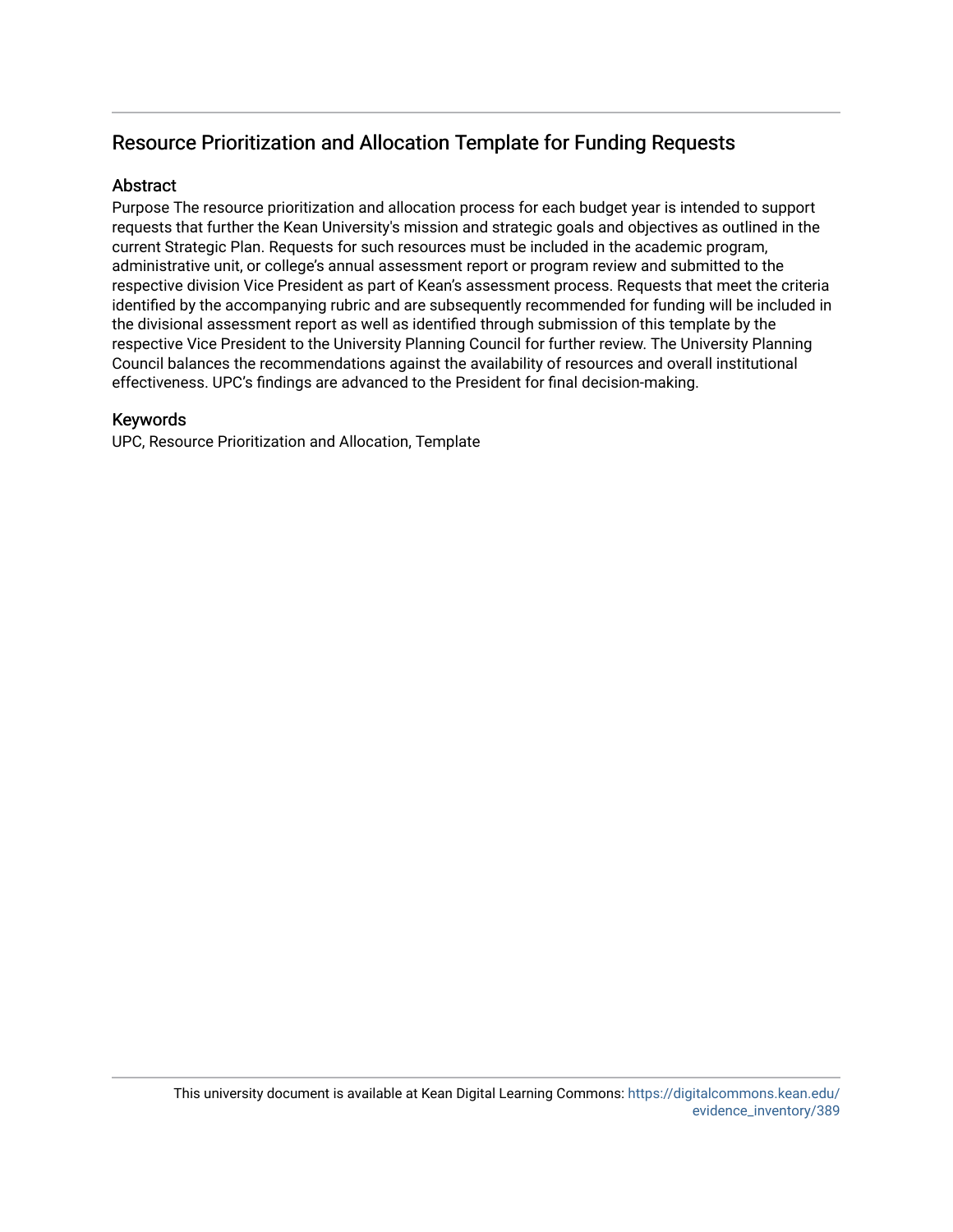#### **Resource Prioritization and Allocation Template for Funding Requests**

#### **Purpose**

The resource prioritization and allocation process for each budget year is intended to support requests that further the Kean University's mission and strategic goals and objectives as outlined in the current Strategic Plan.

Requests for such resources must be included in the academic program, administrative unit, or college's annual assessment report or program review and submitted to the respective division Vice President as part of Kean's assessment process. Requests that meet the criteria identified by the accompanying rubric and are subsequently recommended for funding will be included in the divisional assessment report as well as identified through submission of this template by the respective Vice President to the University Planning Council for further review. The University Planning Council balances the recommendations against the availability of resources and overall institutional effectiveness. UPC's findings are advanced to the President for final decision-making.

------------------------------------------------------------------------------------------------------------------------------- **Proposing program/unit/college and name of contact person:**

#### **Proposed resource request:**

Requested funds (\$), and budget if applicable, which includes any operational financial needs in subsequent year(s):

Executive summary: